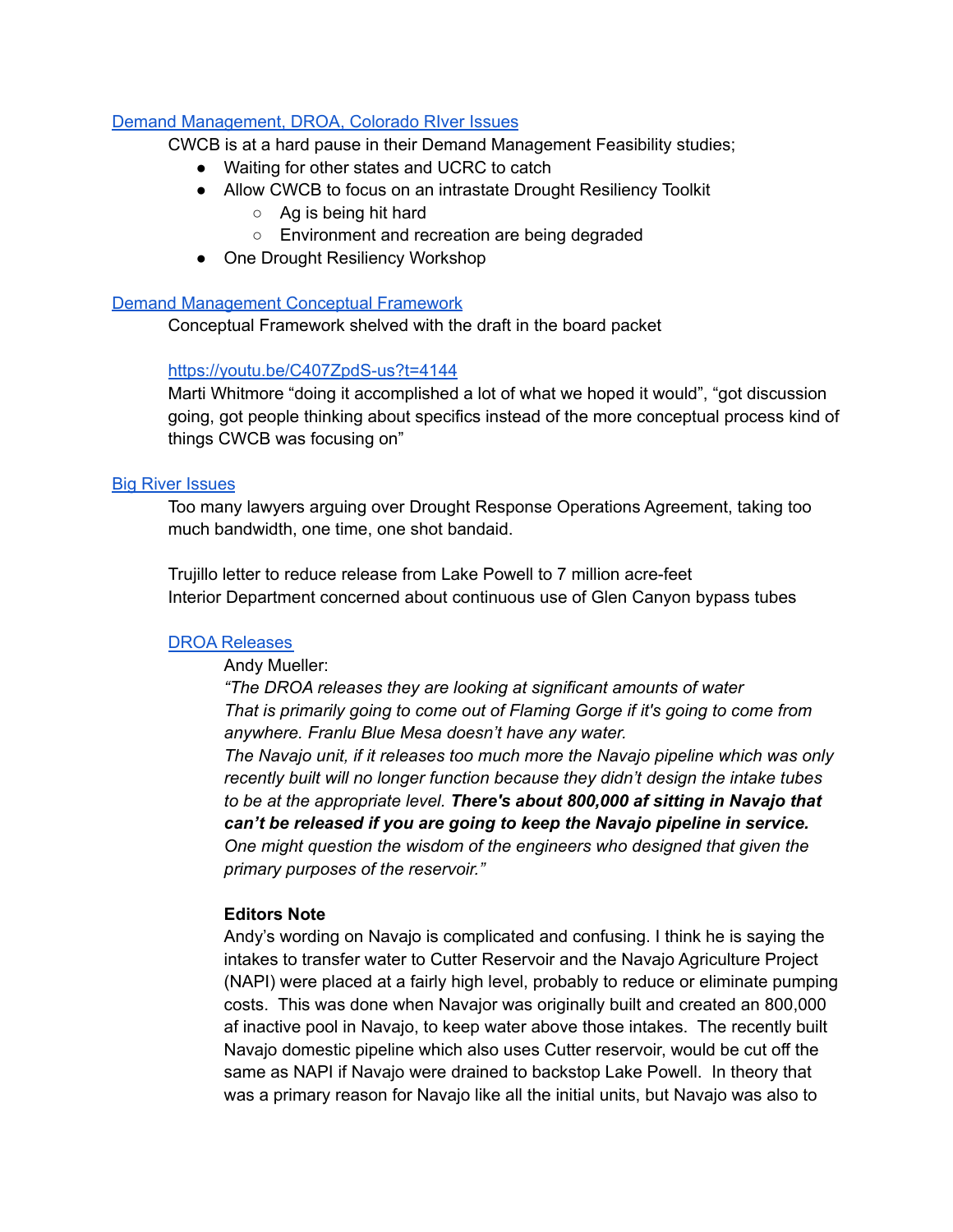get water to the Navajo Nation for Ag and domestic use. The River District is pretty angry the Bureau drained Blue Mesa last year to backstop Powell and its not possible to drain that 800,000 af out of Navajo. Some links

John Fleck on Cutter [Reservoir](http://www.inkstain.net/fleck/2018/08/cutter-reservoir/) [Navajo](https://www.gallupnm.gov/AgendaCenter/ViewFile/Item/1400?fileID=7348) Gallup Water Supply Project Map [Navajo-Gallup](https://cronkitenews.azpbs.org/2022/01/26/navajo-gallup-water-supply-project-serve-thousands-people/) Water Supply Project projected to serve thousands of people

### Lower Basin [Overuse](https://youtu.be/C407ZpdS-us?t=4564)

*Andy Mueller: Upper Basin Use in 2021 was below 4 million acre-feet Lower Basin and Mexico used close to 11 million acre-feet That is not an equitable division of the waters of the Colorado RIver The reality is we that we have over delivered every year out of the last 20 years out of Lake Powell, Lower Basin has continued to use more water than was delivered into Lake Mead. So it has put the system in crisis Even with all the touted water conservation programs in the Lower Basin…ICS, 500+ plan, the DCP plan water, all of this is loans back into Lake Mead to try to prop up the leve. They aren't permanent reductions in consumptive use. Those are temporary measures. No focus on permanent reduction in use by the Bureau or the Lower Basin. It's absolutely time that that happened. It's time the Bureau as the master in the lower Basin start turning the faucet down. And yes there is a Tier 1 shortage to Arizona . The farmer's are being hit, the cities are not, the golf courses, the lawns, and swimming pools are still being filled. They are not living within the hydrology.*

*In 2018 we consumed 1.5 maf in our state, we did a 1 million acre-foot conservation program because there was no water. Lower Basin in those years use the exact same amount. All of use have to live within the run of the river, the hydrology The compact says equitable apportionment, 50/50. You have to live withing 50/50 after Mexico gets their water.*

## [Kathleen](https://www.youtube.com/watch?v=C407ZpdS-us&t=4837s) Curry

*What is the legal mechanism for Bureau to enforce shortages in the Lower Basin Andy Mueller: Trujillo letter referenced emergency powers in Interim Guidelines and Bureau has authority in every Lower Basin Contract to take emergency actions*

*Is there a legal mechanism for the Upper Basin to push for that? Andy Mueller: Our states team is pushing for that at every opportunity in every meeting.*

## Marti [Whitmore](https://youtu.be/C407ZpdS-us?t=4909)

*It's helpful we are being clear about what the problem vs overuse being referred to as structural deficit. have moved away from structural deficit to what it actually is, overuse.*

### *[https://youtu.be/C407ZpdS-us?t=4966](https://www.youtube.com/watch?v=C407ZpdS-us&t=4967s)*

*The drought resilience is all the Upper Basin* Taylor [Hawes](https://youtu.be/C407ZpdS-us?t=5002) (TNC)